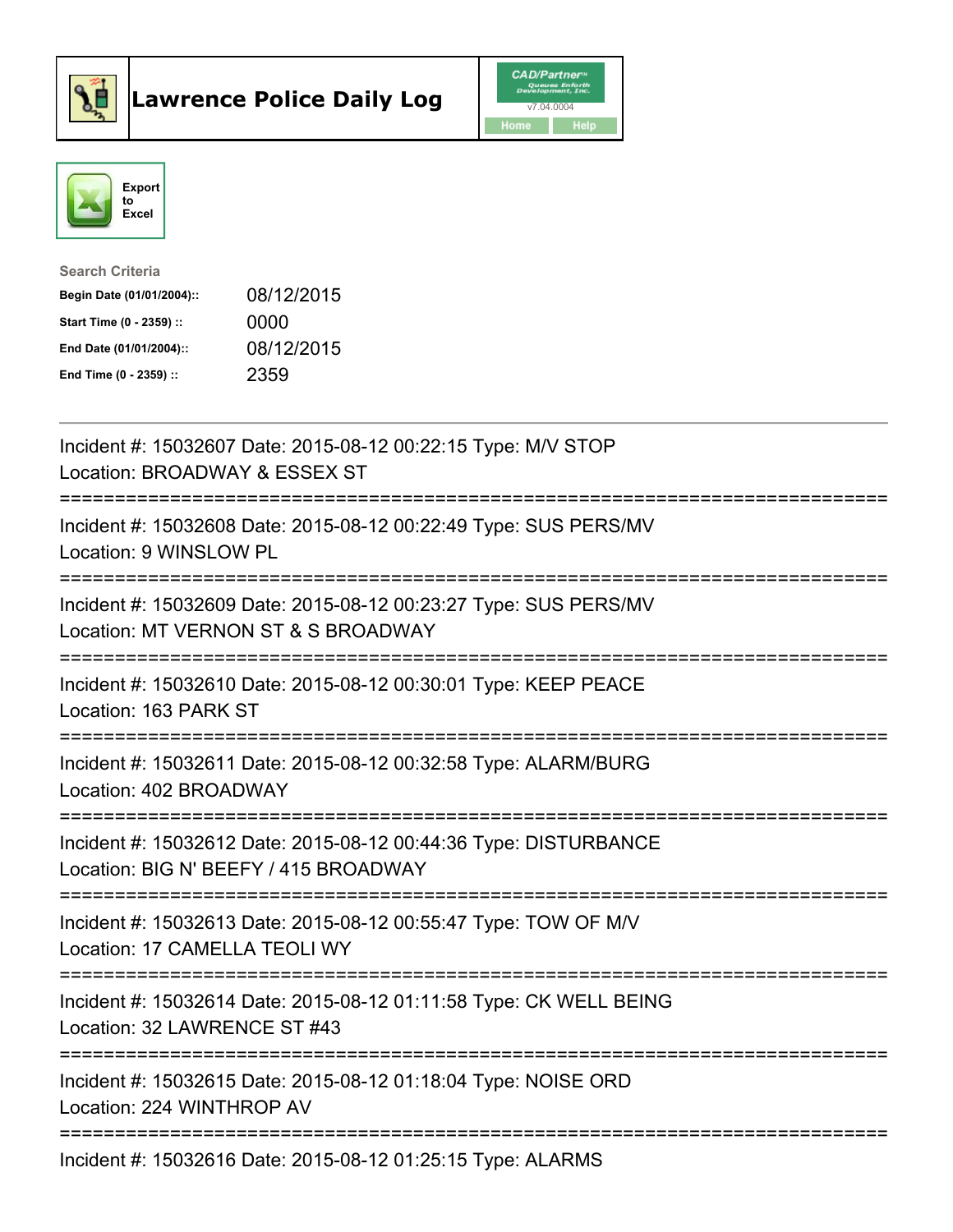Location: 190 HAMPSHIRE ST =========================================================================== Incident #: 15032617 Date: 2015-08-12 01:28:29 Type: ASSSIT AMBULANC Location: 50 BROADWAY =========================================================================== Incident #: 15032618 Date: 2015-08-12 01:33:18 Type: M/V STOP Location: AMESBURY ST & LOWELL ST =========================================================================== Incident #: 15032619 Date: 2015-08-12 01:38:47 Type: M/V STOP Location: 224 WINTHROP AV =========================================================================== Incident #: 15032620 Date: 2015-08-12 01:40:12 Type: M/V STOP Location: ELM ST & JACKSON ST =========================================================================== Incident #: 15032621 Date: 2015-08-12 01:40:28 Type: TOW OF M/V Location: TRESPASS TOW / 2 BENNINGTON ST =========================================================================== Incident #: 15032622 Date: 2015-08-12 01:44:09 Type: M/V STOP Location: WINTRHOP & RT 114 =========================================================================== Incident #: 15032623 Date: 2015-08-12 01:47:19 Type: M/V STOP Location: WINTHROP & RT 114 =========================================================================== Incident #: 15032624 Date: 2015-08-12 01:48:11 Type: M/V STOP Location: BROADWAY & TREMONT ST =========================================================================== Incident #: 15032625 Date: 2015-08-12 01:49:26 Type: M/V STOP Location: CARVER ST & SHATTUCK ST =========================================================================== Incident #: 15032626 Date: 2015-08-12 01:52:17 Type: M/V STOP Location: BROADWAY & CROSS ST =========================================================================== Incident #: 15032627 Date: 2015-08-12 02:10:15 Type: M/V STOP Location: HAVERHILL ST & NEWBURY ST =========================================================================== Incident #: 15032628 Date: 2015-08-12 02:11:35 Type: M/V STOP Location: ESSEX ST & MILTON ST =========================================================================== Incident #: 15032629 Date: 2015-08-12 02:13:57 Type: M/V STOP Location: MERRIMACK ST & PARKER ST =========================================================================== Incident #: 15032630 Date: 2015-08-12 02:16:30 Type: M/V STOP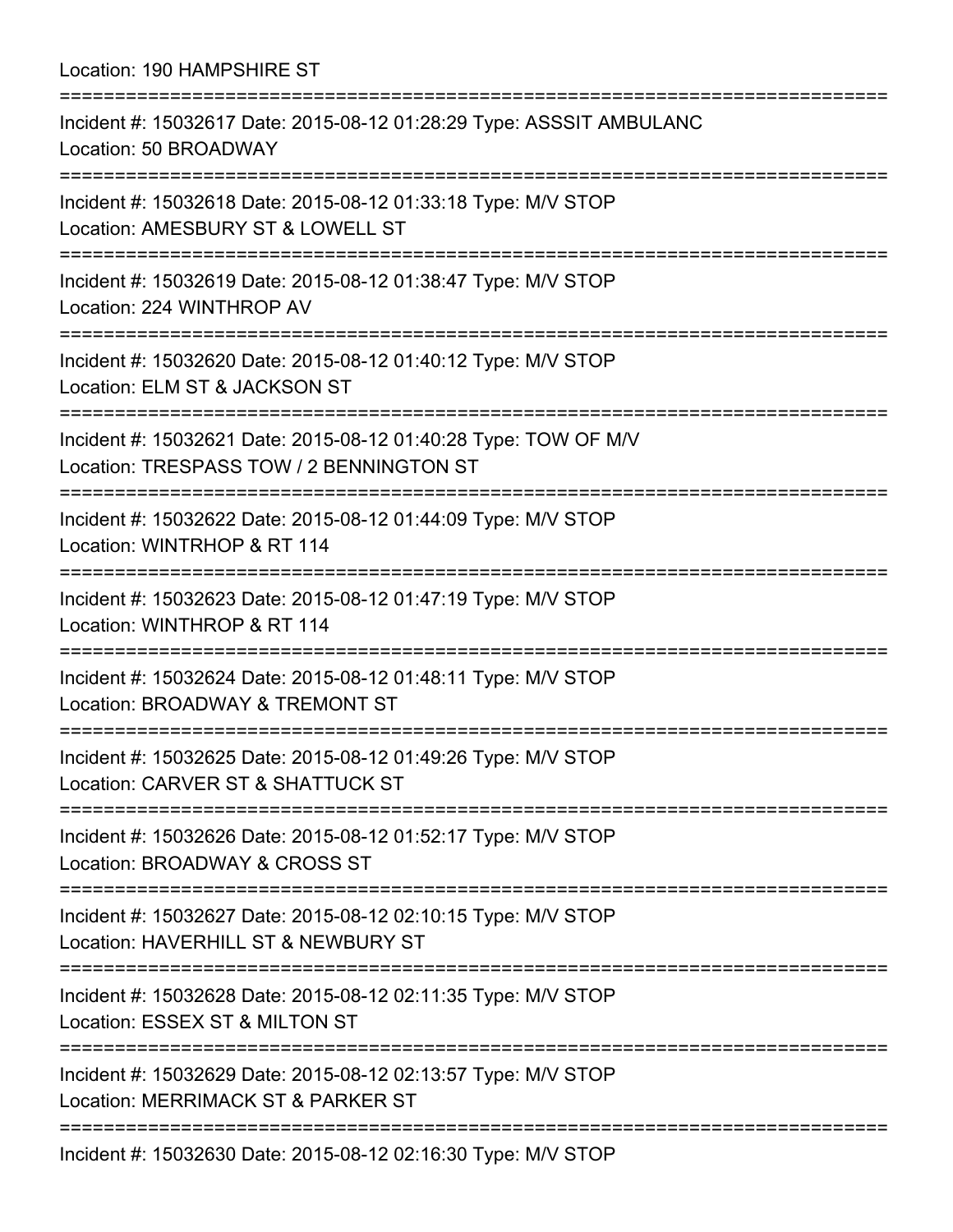| Incident #: 15032631 Date: 2015-08-12 02:23:25 Type: NOISE ORD<br>Location: 90 BROOKFIELD ST FL 1<br>:========================       |
|--------------------------------------------------------------------------------------------------------------------------------------|
| Incident #: 15032632 Date: 2015-08-12 02:27:42 Type: M/V STOP<br>Location: ISLAND ST & UNION ST<br>;===============================  |
| Incident #: 15032633 Date: 2015-08-12 02:29:19 Type: M/V STOP<br>Location: BRUCE ST & PARK ST                                        |
| Incident #: 15032634 Date: 2015-08-12 02:48:47 Type: DISORDERLY<br>Location: 56 TENNEY ST                                            |
| Incident #: 15032635 Date: 2015-08-12 02:49:20 Type: M/V STOP<br>Location: FARLEY ST & S BROADWAY                                    |
| Incident #: 15032636 Date: 2015-08-12 02:49:55 Type: M/V STOP<br><b>Location: FALLS BRIDGE</b><br>:================================= |
| Incident #: 15032637 Date: 2015-08-12 02:54:23 Type: M/V STOP<br>Location: BROADWAY & TREMONT ST                                     |
| Incident #: 15032638 Date: 2015-08-12 02:59:08 Type: M/V STOP<br>Location: BROADWAY & LOWELL ST<br>=========================         |
| Incident #: 15032639 Date: 2015-08-12 03:38:42 Type: DISORDERLY<br>Location: 28 BOXFORD ST                                           |
| Incident #: 15032640 Date: 2015-08-12 03:51:49 Type: ALARMS<br>Location: 262 ESSEX ST                                                |
| Incident #: 15032641 Date: 2015-08-12 05:30:37 Type: ASSSIT AMBULANC<br>Location: 5 WILMOT ST                                        |
| Incident #: 15032642 Date: 2015-08-12 06:06:42 Type: ALARMS<br>Location: 100 GLENN ST                                                |
| Incident #: 15032643 Date: 2015-08-12 06:17:22 Type: ALARMS<br>Location: 1 INTERNATIONAL WY                                          |
| Incident #: 15032644 Date: 2015-08-12 06:30:30 Type: ALARMS                                                                          |

Location: 579 ANDOVER ST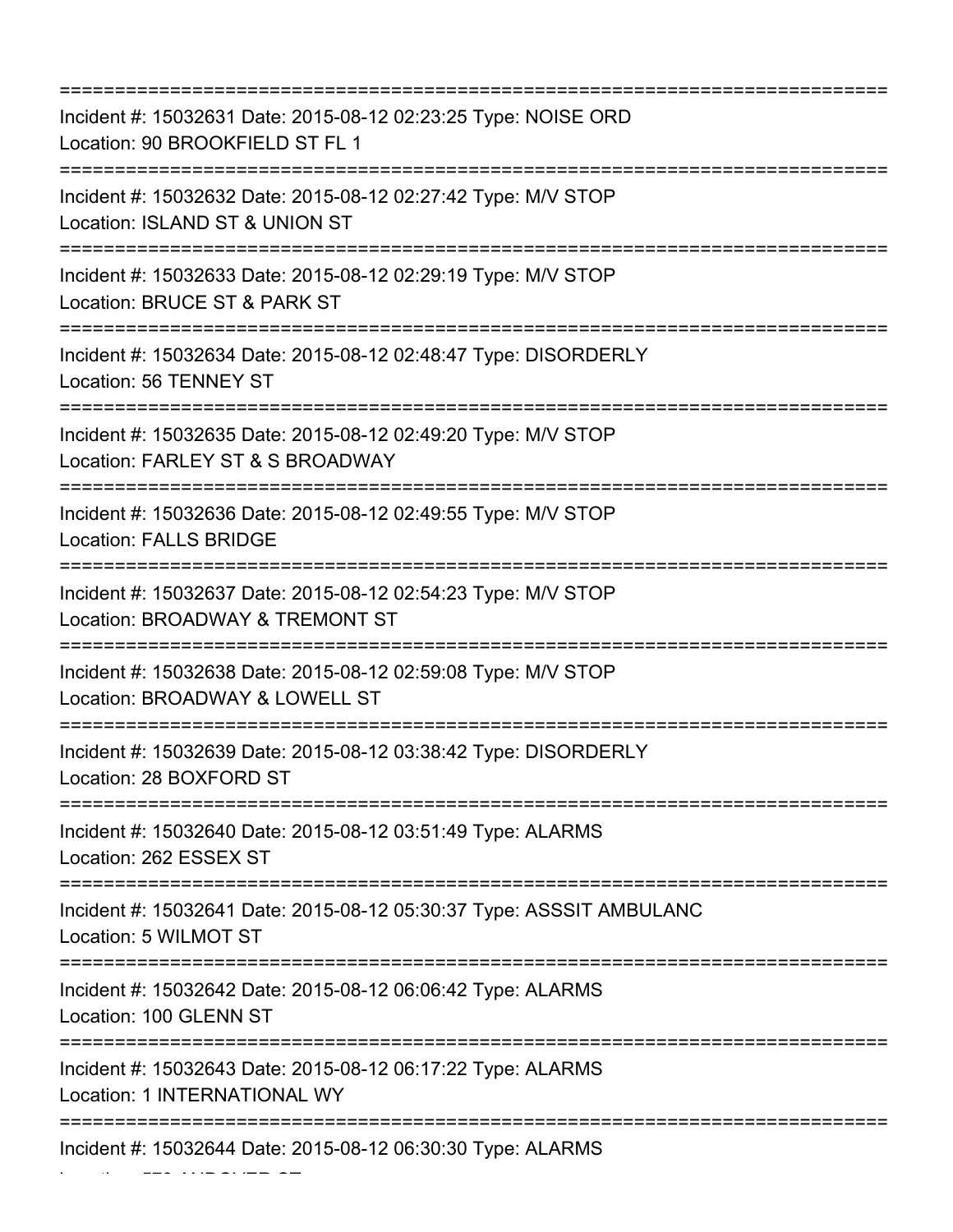=========================================================================== Incident #: 15032645 Date: 2015-08-12 07:02:11 Type: M/V STOP Location: S UNION ST & WINTHROP AV =========================================================================== Incident #: 15032646 Date: 2015-08-12 07:03:12 Type: M/V STOP Location: S UNION ST & WINTHROP AV =========================================================================== Incident #: 15032647 Date: 2015-08-12 07:18:36 Type: PARK & WALK Location: BROADWAY =========================================================================== Incident #: 15032648 Date: 2015-08-12 07:25:14 Type: M/V STOP Location: BROADWAY & WATER ST =========================================================================== Incident #: 15032649 Date: 2015-08-12 07:40:12 Type: LIC PLATE STO Location: 163 SANBORN ST =========================================================================== Incident #: 15032650 Date: 2015-08-12 08:02:52 Type: M/V STOP Location: ERVING AV & SHORT ST =========================================================================== Incident #: 15032651 Date: 2015-08-12 08:04:16 Type: SUS PERS/MV Location: 34 WEARE ST =========================================================================== Incident #: 15032652 Date: 2015-08-12 08:09:36 Type: ASSSIT AMBULANC Location: 63 BUNKERHILL ST FL 1 =========================================================================== Incident #: 15032653 Date: 2015-08-12 08:35:20 Type: AUTO ACC/NO PI Location: WESLY ST =========================================================================== Incident #: 15032654 Date: 2015-08-12 08:41:24 Type: TOW OF M/V Location: 11 WEARE ST =========================================================================== Incident #: 15032655 Date: 2015-08-12 08:45:16 Type: MAL DAMAGE Location: 112 MARSTON ST =========================================================================== Incident #: 15032656 Date: 2015-08-12 08:52:42 Type: INVESTIGATION Location: 122 SYLVESTER ST =========================================================================== Incident #: 15032657 Date: 2015-08-12 09:09:52 Type: HIT & RUN M/V Location: BROADWAY & HAVERHILL ST =========================================================================== Incident #: 15032658 Date: 2015-08-12 09:15:12 Type: LARCENY/MV/ATTE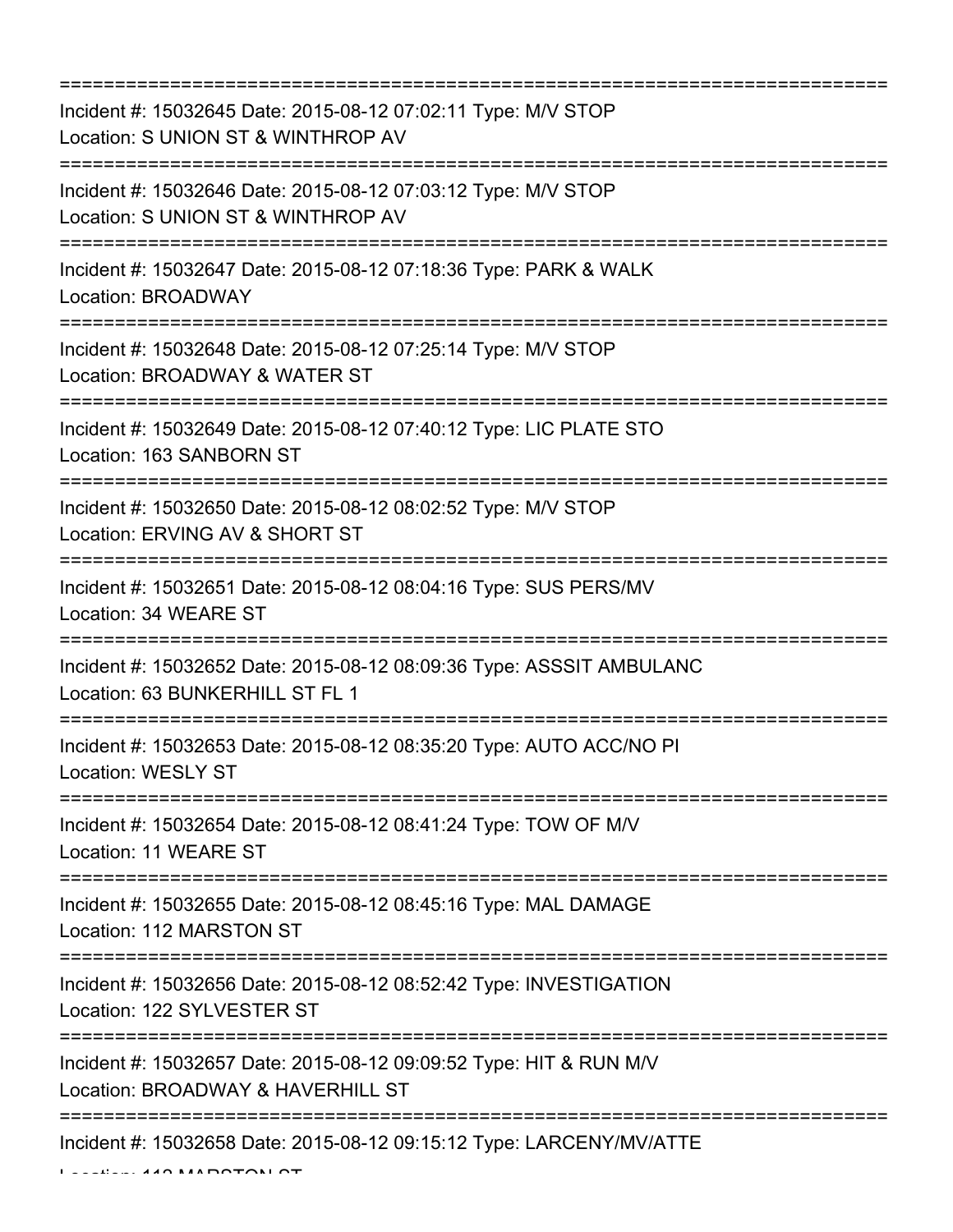| Incident #: 15032659 Date: 2015-08-12 09:31:50 Type: WARRANT SERVE<br>Location: 77 S UNION ST                                |
|------------------------------------------------------------------------------------------------------------------------------|
| Incident #: 15032660 Date: 2015-08-12 09:41:07 Type: M/V STOP<br>Location: 421 MERRIMACK ST<br>============================= |
| Incident #: 15032661 Date: 2015-08-12 09:43:49 Type: M/V STOP<br>Location: BROADWAY & COMMON ST                              |
| Incident #: 15032662 Date: 2015-08-12 09:45:23 Type: GENERAL SERV<br><b>Location: DAISY ST</b>                               |
| Incident #: 15032663 Date: 2015-08-12 10:02:27 Type: PARK & WALK<br><b>Location: BRADFORD ST</b>                             |
| Incident #: 15032664 Date: 2015-08-12 10:08:37 Type: RECOV/STOL/MV<br>Location: AVON ST & SAUNDERS ST                        |
| Incident #: 15032665 Date: 2015-08-12 10:11:47 Type: AMBULANCE ASSSI<br>Location: 48 COOLIDGE ST FL 1ST                      |
| Incident #: 15032666 Date: 2015-08-12 10:12:09 Type: TRANSPORT<br>Location: AVON ST & FITZ ST                                |
| Incident #: 15032667 Date: 2015-08-12 10:21:27 Type: CK WELL BEING<br>Location: NEWTON ST & SALEM ST                         |
| Incident #: 15032668 Date: 2015-08-12 10:26:49 Type: M/V STOP<br>Location: BROADWAY & HAVERHILL ST                           |
| Incident #: 15032669 Date: 2015-08-12 10:33:29 Type: DRUG VIO<br><b>Location: FITZ ST</b>                                    |
| Incident #: 15032670 Date: 2015-08-12 10:35:00 Type: INVESTIGATION<br>Location: THREE SAINTS INCO / 20 COMMON ST             |
| Incident #: 15032671 Date: 2015-08-12 10:51:51 Type: M/V STOP<br>Location: 154 ESSEX ST                                      |
| Incident #: 15032672 Date: 2015-08-12 10:55:58 Type: SELECTIVE ENF                                                           |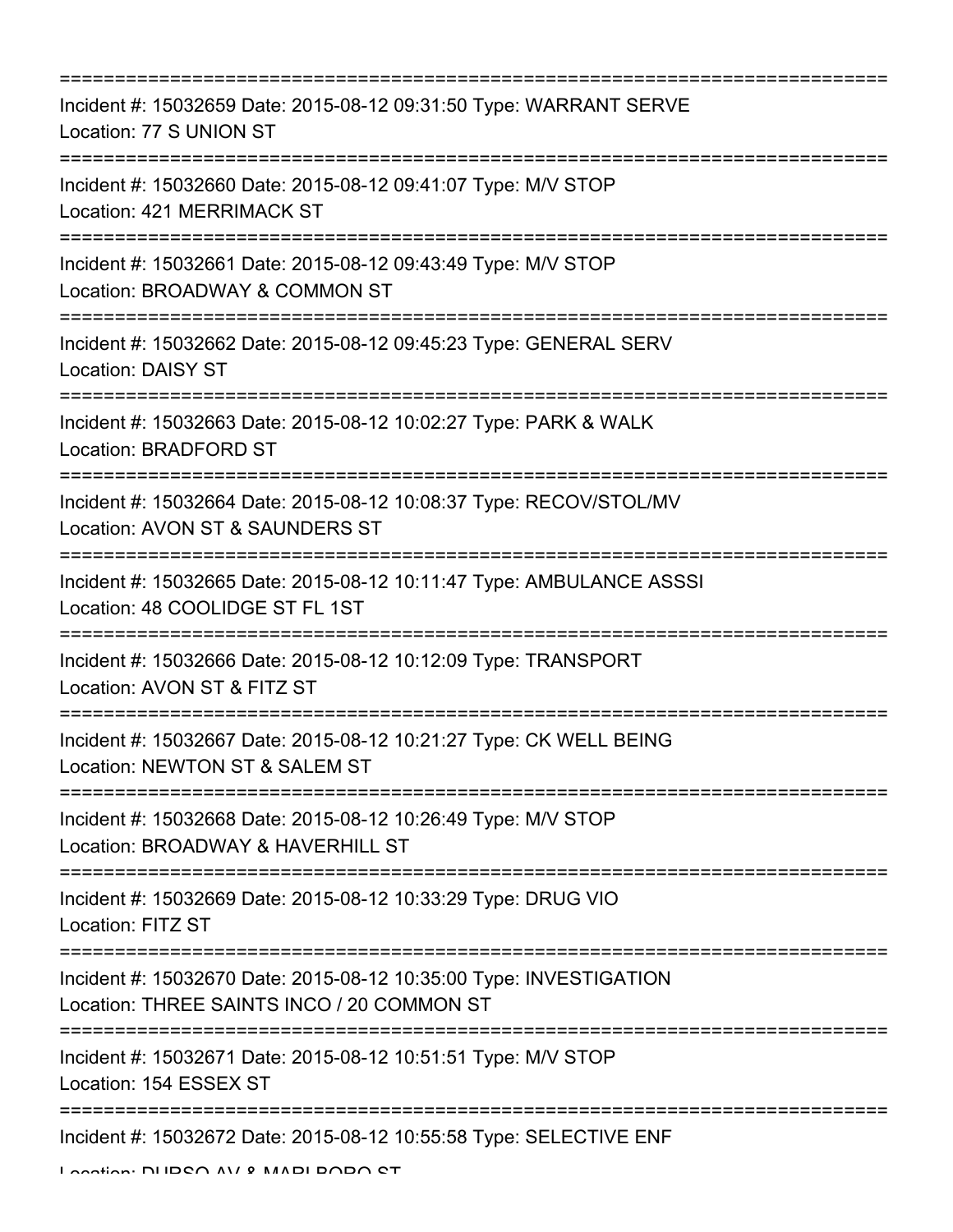| Incident #: 15032673 Date: 2015-08-12 11:01:48 Type: GENERAL SERV<br>Location: 37 STORROW ST                                                                             |
|--------------------------------------------------------------------------------------------------------------------------------------------------------------------------|
| Incident #: 15032674 Date: 2015-08-12 11:04:17 Type: DRUG VIO<br>Location: SARATOGA ST<br>;====================================<br>===================================== |
| Incident #: 15032675 Date: 2015-08-12 11:10:04 Type: TRANSPORT<br>Location: EXCHANGE ST & MYRTLE ST<br>====================                                              |
| Incident #: 15032676 Date: 2015-08-12 11:17:05 Type: WARRANT SERVE<br><b>Location: HAVERHILL ST</b><br>----------------------------------                                |
| Incident #: 15032677 Date: 2015-08-12 11:29:59 Type: M/V STOP<br>Location: BROADWAY & TREMONT ST                                                                         |
| Incident #: 15032679 Date: 2015-08-12 11:34:18 Type: AUTO ACC/NO PI<br>Location: 300 CANAL ST<br>---------------------------                                             |
| Incident #: 15032678 Date: 2015-08-12 11:34:21 Type: DRUG VIO<br>Location: RT 495<br>:==============================                                                     |
| Incident #: 15032680 Date: 2015-08-12 11:41:14 Type: M/V STOP<br>Location: 50 BROADWAY                                                                                   |
| Incident #: 15032681 Date: 2015-08-12 11:49:42 Type: MEDIC SUPPORT<br>Location: 40 LAWRENCE ST                                                                           |
| Incident #: 15032682 Date: 2015-08-12 12:01:06 Type: ROBBERY ARMED<br>Location: 88 BAILEY ST #1 FL 1                                                                     |
| Incident #: 15032683 Date: 2015-08-12 12:10:01 Type: DRUG VIO<br>Location: MYRTLE ST                                                                                     |
| Incident #: 15032684 Date: 2015-08-12 12:19:39 Type: CK WELL BEING<br>Location: 64 BELMONT ST FL 1                                                                       |
| Incident #: 15032685 Date: 2015-08-12 12:27:13 Type: LARCENY/PAST<br>Location: SANTO DOMINGO MOTORS / 415 HAVERHILL ST                                                   |
| Incident #: 15032686 Date: 2015-08-12 12:33:05 Type: B&E/MV/PAST<br>Location: 95 WEARE ST                                                                                |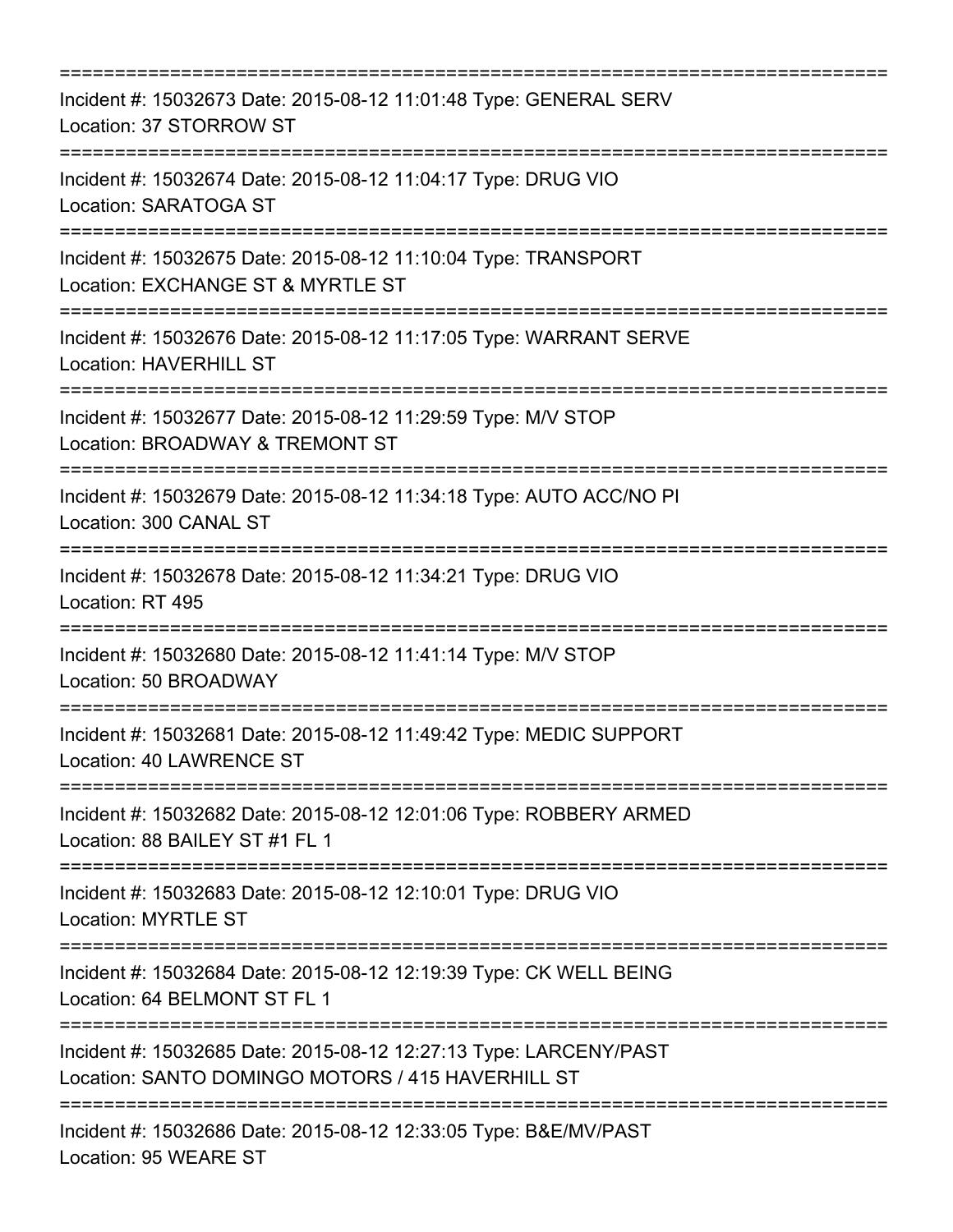Incident #: 15032687 Date: 2015-08-12 12:33:28 Type: DRUG VIO Location: HAVERHILL ST =========================================================================== Incident #: 15032689 Date: 2015-08-12 12:50:48 Type: WIRE DOWN Location: 123 LAWRENCE ST =========================================================================== Incident #: 15032688 Date: 2015-08-12 12:50:53 Type: DPW Location: EVERETT ST & SALEM ST =========================================================================== Incident #: 15032691 Date: 2015-08-12 12:59:29 Type: HIT & RUN M/V Location: DURSO AV & WINTHROP AV =========================================================================== Incident #: 15032690 Date: 2015-08-12 12:59:55 Type: ALARM/BURG Location: 14 VINE ST =========================================================================== Incident #: 15032692 Date: 2015-08-12 13:10:34 Type: M/V STOP Location: 500 CANAL ST =========================================================================== Incident #: 15032693 Date: 2015-08-12 13:26:22 Type: SUS PERS/MV Location: 37 ALLSTON ST =========================================================================== Incident #: 15032694 Date: 2015-08-12 13:36:18 Type: ALARM/BURG Location: 1 COPLEY ST =========================================================================== Incident #: 15032695 Date: 2015-08-12 13:57:48 Type: DRUG OVERDOSE Location: DAISY ST & HOLLY ST =========================================================================== Incident #: 15032696 Date: 2015-08-12 13:59:47 Type: DRUG VIO Location: 371 MARKET ST =========================================================================== Incident #: 15032697 Date: 2015-08-12 14:08:31 Type: SELECTIVE ENF Location: MARLBORO ST =========================================================================== Incident #: 15032698 Date: 2015-08-12 14:16:27 Type: M/V STOP Location: NEWTON ST & SHATTUCK ST =========================================================================== Incident #: 15032699 Date: 2015-08-12 14:18:44 Type: ASSSIT OTHER PD Location: AMESBURY ST & CANAL ST =========================================================================== Incident #: 15032700 Date: 2015-08-12 14:20:50 Type: DRUG VIO Location: DURANT ST & WILMOT ST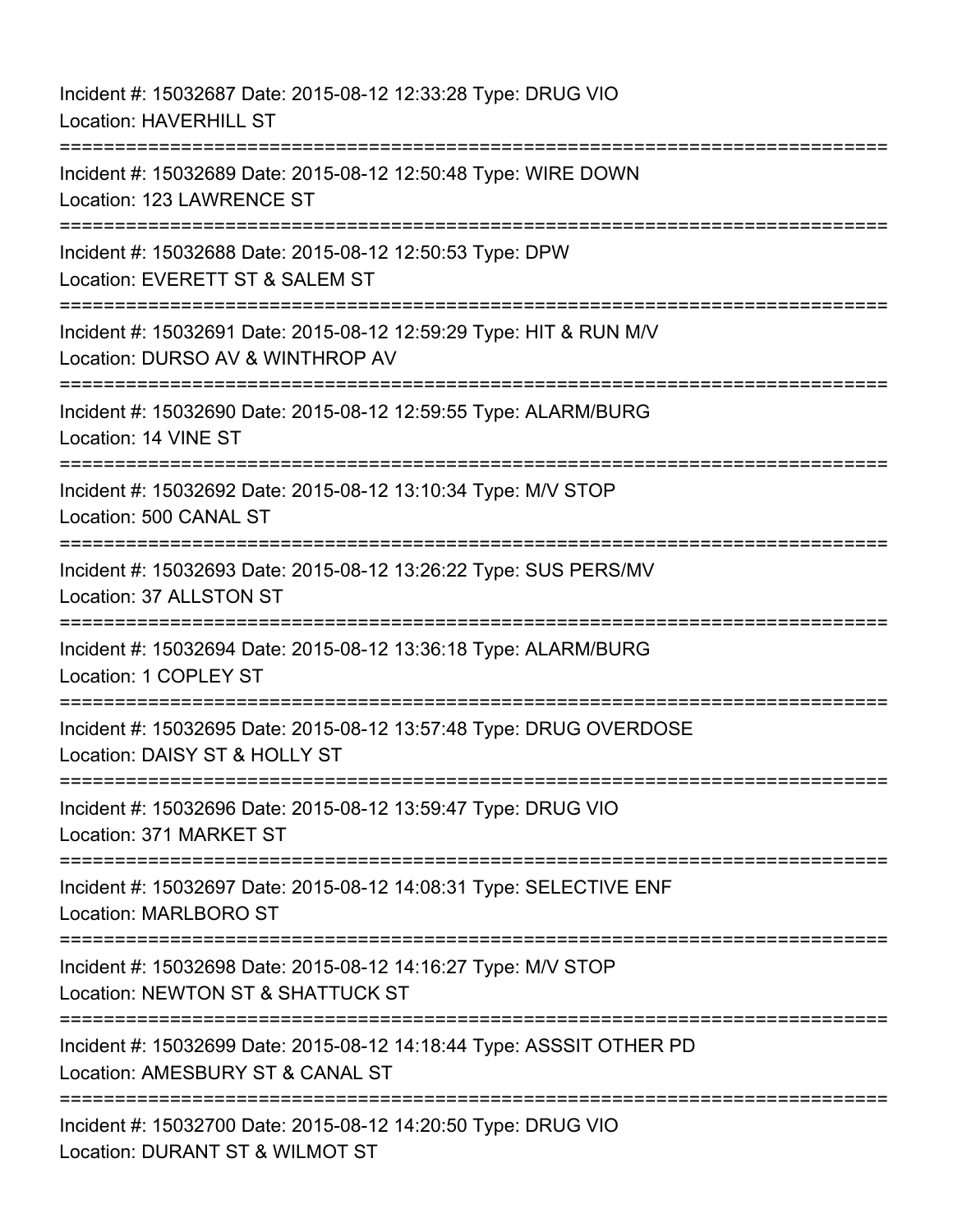Incident #: 15032701 Date: 2015-08-12 14:21:07 Type: GUN CALL Location: 62 MIDDLEBURY ST =========================================================================== Incident #: 15032702 Date: 2015-08-12 14:26:33 Type: DRUG VIO Location: 75 ABBOTT ST =========================================================================== Incident #: 15032703 Date: 2015-08-12 14:30:49 Type: MISSING PERS Location: 166 PARK ST =========================================================================== Incident #: 15032704 Date: 2015-08-12 14:33:11 Type: ALARM/HOLD Location: 73 WINTHROP AV =========================================================================== Incident #: 15032705 Date: 2015-08-12 14:44:56 Type: IDENTITY THEFT Location: 90 LOWELL ST =========================================================================== Incident #: 15032706 Date: 2015-08-12 14:46:56 Type: DRUG OVERDOSE Location: MEAT MARKET / 264 LOWELL ST =========================================================================== Incident #: 15032707 Date: 2015-08-12 14:50:17 Type: DRUG VIO Location: WATER ST =========================================================================== Incident #: 15032708 Date: 2015-08-12 14:53:24 Type: WIRE DOWN Location: 109 LAWRENCE ST =========================================================================== Incident #: 15032709 Date: 2015-08-12 14:57:15 Type: AUTO ACC/NO PI Location: WINTHROP AV =========================================================================== Incident #: 15032710 Date: 2015-08-12 14:58:42 Type: INVESTIGATION Location: 90 LOWELL ST =========================================================================== Incident #: 15032711 Date: 2015-08-12 15:00:26 Type: ALARM/BURG Location: 75 AVON ST =========================================================================== Incident #: 15032712 Date: 2015-08-12 15:23:34 Type: COURT DOC SERVE Location: 107 RIVER POINTE WY =========================================================================== Incident #: 15032715 Date: 2015-08-12 15:27:34 Type: LOST PROPERTY Location: 101 AMESBURY ST =========================================================================== Incident #: 15032714 Date: 2015-08-12 15:28:59 Type: DRUG VIO Location: 181 JACKSON ST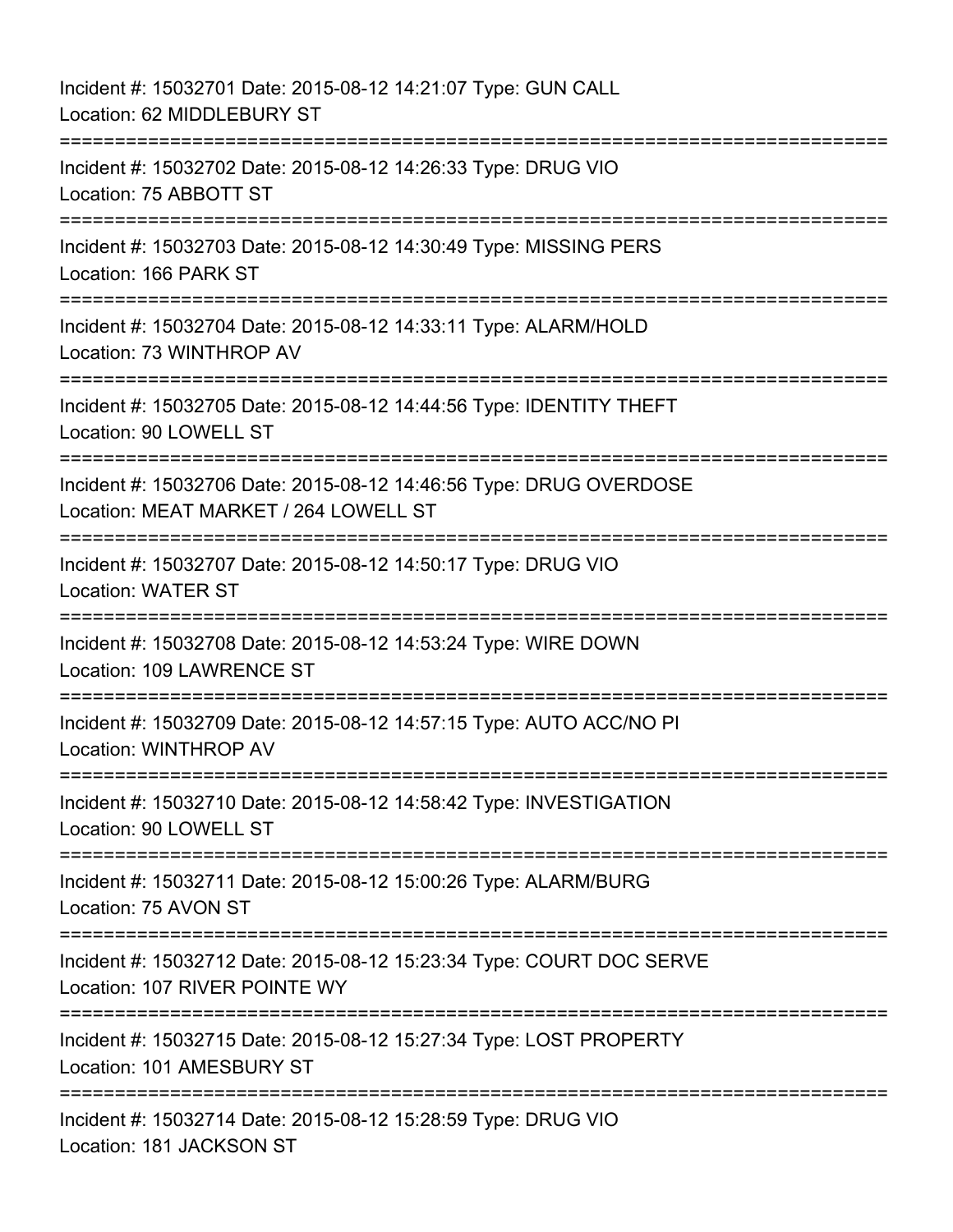| Incident #: 15032713 Date: 2015-08-12 15:29:34 Type: M/V STOP<br>Location: BRADFORD ST & FRANKLIN ST                                    |
|-----------------------------------------------------------------------------------------------------------------------------------------|
| ;=======================<br>Incident #: 15032716 Date: 2015-08-12 15:30:36 Type: TRESPASSING<br>Location: 27 FRONT ST                   |
| Incident #: 15032717 Date: 2015-08-12 15:35:16 Type: THREATS<br>Location: 2 APPLETON ST                                                 |
| Incident #: 15032718 Date: 2015-08-12 15:44:09 Type: DRUG VIO<br>Location: 334 WATER ST                                                 |
| Incident #: 15032719 Date: 2015-08-12 15:52:16 Type: LARCENY/MV/PAST<br>Location: 180 CRAWFORD ST                                       |
| Incident #: 15032720 Date: 2015-08-12 16:00:38 Type: ALARM/BURG<br>Location: DUNKIN DONUTS / 579 ANDOVER ST<br>======================== |
| Incident #: 15032722 Date: 2015-08-12 16:10:46 Type: VIO CITY ORD<br>Location: 54 TEXAS AV                                              |
| Incident #: 15032721 Date: 2015-08-12 16:11:15 Type: INVEST CONT<br>Location: 63 MYRTLE ST                                              |
| Incident #: 15032723 Date: 2015-08-12 16:15:43 Type: M/V STOP<br><b>Location: MERRIMACK ST</b>                                          |
| Incident #: 15032724 Date: 2015-08-12 16:22:13 Type: M/V STOP<br><b>Location: MERRIMACK ST</b>                                          |
| Incident #: 15032726 Date: 2015-08-12 16:26:09 Type: CK WELL BEING<br>Location: 57 SUNSET AV                                            |
| Incident #: 15032725 Date: 2015-08-12 16:27:35 Type: HARASSMENT<br>Location: 18 EXETER ST                                               |
| Incident #: 15032727 Date: 2015-08-12 16:43:21 Type: SUS PERS/MV<br>Location: CLADDAGH PUB / 399 CANAL ST                               |
| Incident #: 15032728 Date: 2015-08-12 16:57:58 Type: UNKNOWN PROB<br>Location: ERVING AV & HAMPSHIRE ST                                 |

===========================================================================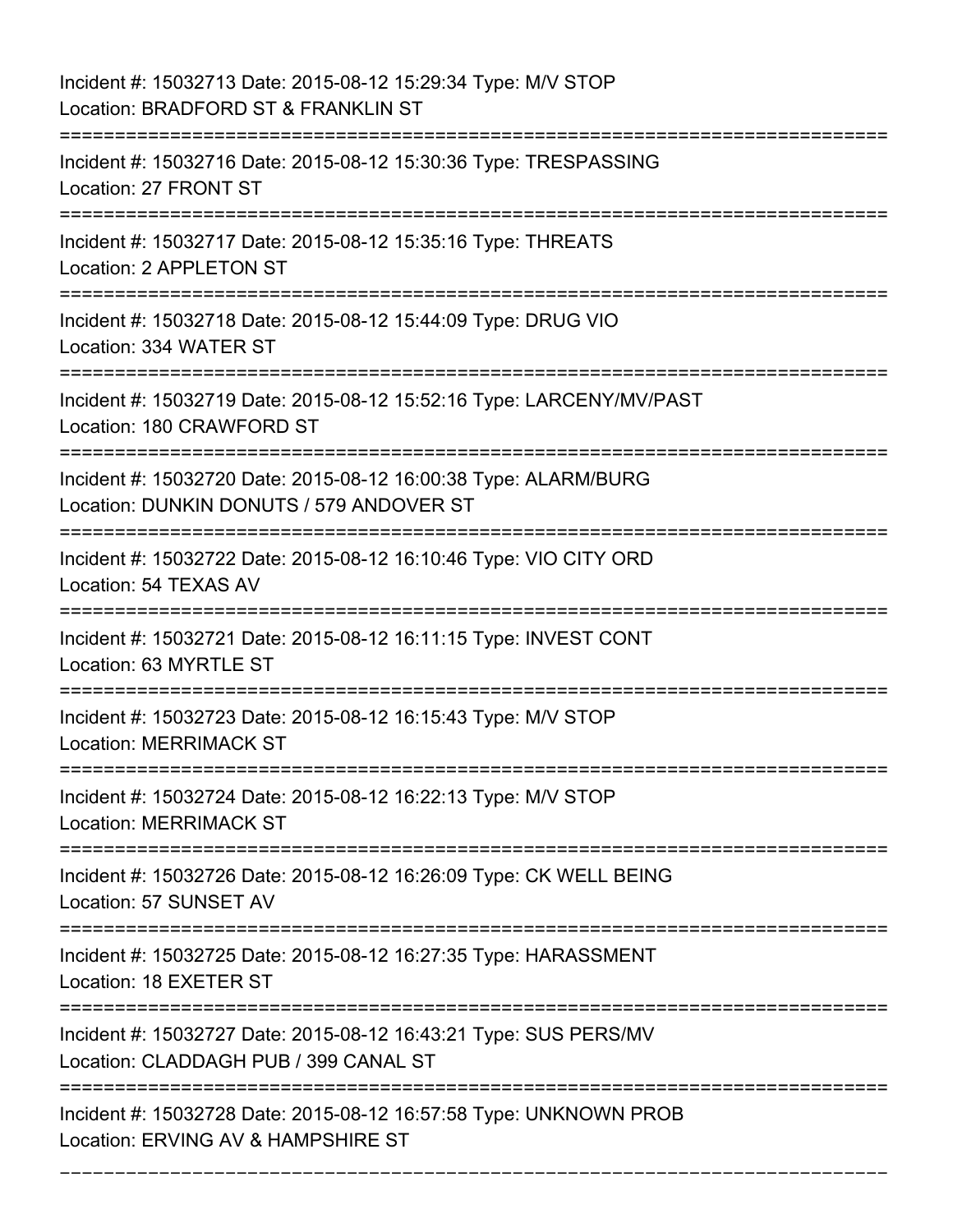Incident #: 15032729 Date: 2015-08-12 16:59:02 Type: SUS PERS/MV Location: 16 SUNSET AV =========================================================================== Incident #: 15032730 Date: 2015-08-12 17:12:36 Type: RECOV/STOL/MV Location: 2 CANTON =========================================================================== Incident #: 15032731 Date: 2015-08-12 17:20:16 Type: WARRANT SERVE Location: 162 FRANKLIN ST =========================================================================== Incident #: 15032732 Date: 2015-08-12 17:25:49 Type: AUTO ACC/NO PI Location: CENTRAL BRIDGE / 0 MERRIMACK ST =========================================================================== Incident #: 15032733 Date: 2015-08-12 17:27:52 Type: MEDIC SUPPORT Location: 248 BROADWAY #309 =========================================================================== Incident #: 15032734 Date: 2015-08-12 17:29:31 Type: TOW/REPOSSED Location: HAVERHILL ST & WEST ST =========================================================================== Incident #: 15032735 Date: 2015-08-12 17:33:37 Type: MAN DOWN Location: 218 BROADWAY =========================================================================== Incident #: 15032736 Date: 2015-08-12 17:38:01 Type: M/V STOP Location: BRADFORD ST & BROADWAY =========================================================================== Incident #: 15032737 Date: 2015-08-12 17:40:31 Type: DRUG VIO Location: HAVERHILL ST & ROYAL ST =========================================================================== Incident #: 15032738 Date: 2015-08-12 17:56:42 Type: ALARM/BURG Location: WEATHERBEE SCHOOL / 75 NEWTON ST =========================================================================== Incident #: 15032739 Date: 2015-08-12 18:04:05 Type: M/V STOP Location: CARLETON ST & EVERETT ST =========================================================================== Incident #: 15032740 Date: 2015-08-12 18:05:00 Type: M/V STOP Location: FERRY ST & WILLIAM ST =========================================================================== Incident #: 15032742 Date: 2015-08-12 18:39:46 Type: M/V STOP Location: E HAVERHILL ST & MARSTON ST =========================================================================== Incident #: 15032741 Date: 2015-08-12 18:40:38 Type: MV/BLOCKING Location: BELMONT ST & KENDRICK ST ===========================================================================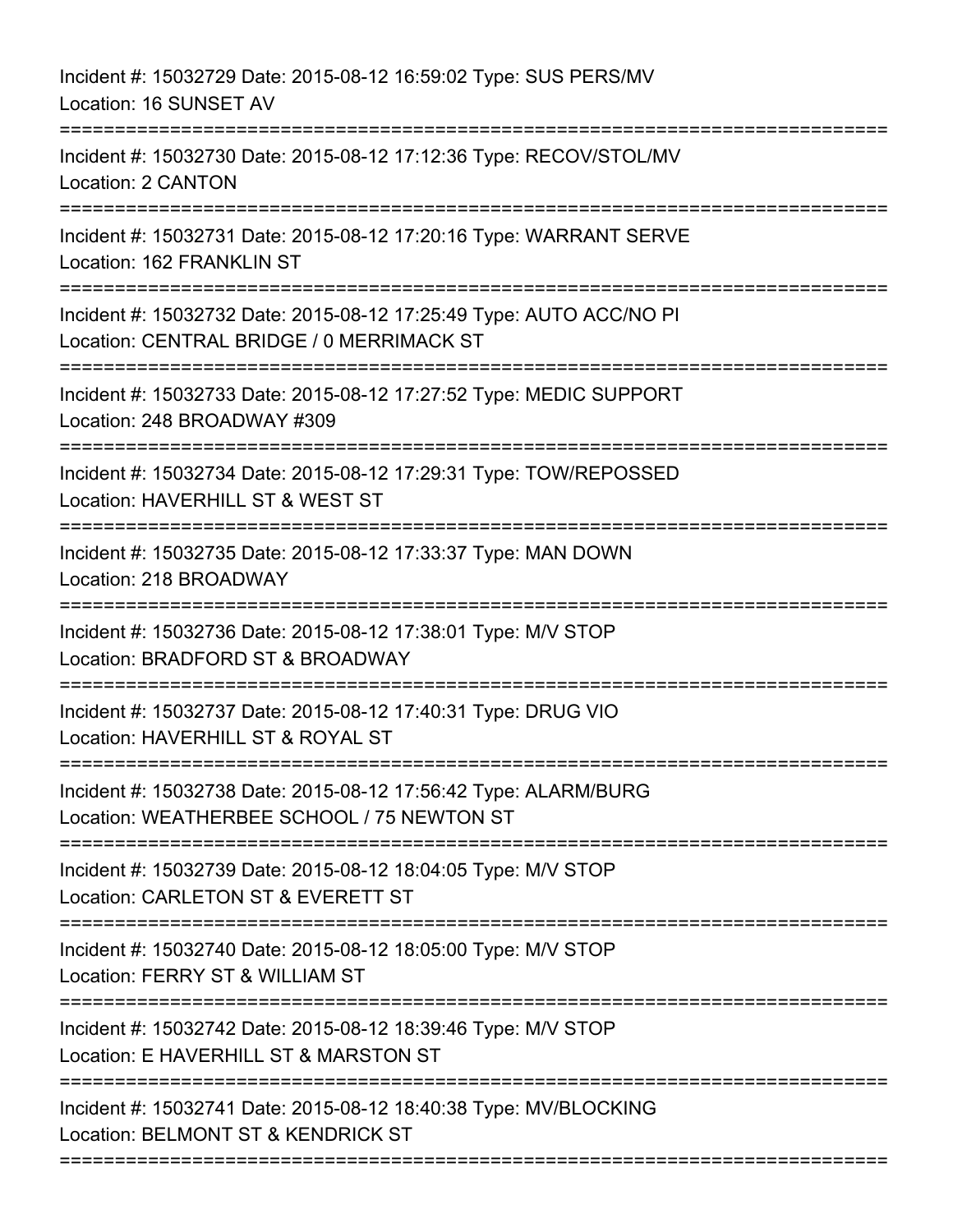Incident #: 15032743 Date: 2015-08-12 18:46:03 Type: VIO CITY ORD Location: 26 ALDER ST

=========================================================================== Incident #: 15032744 Date: 2015-08-12 18:49:37 Type: EXTRA SURVEIL Location: BOAT RAMP / EVERETT ST & ROWE ST =========================================================================== Incident #: 15032745 Date: 2015-08-12 18:53:36 Type: SUS PERS/MV Location: 210 MERRIMACK ST =========================================================================== Incident #: 15032746 Date: 2015-08-12 18:55:23 Type: ALARM/BURG Location: LAWRENCE FAMILY DEVELOPMENT / 355 HAVERHILL ST =========================================================================== Incident #: 15032748 Date: 2015-08-12 18:56:30 Type: VIO CITY ORD Location: WEARE ST =========================================================================== Incident #: 15032747 Date: 2015-08-12 19:01:42 Type: GENERAL SERV Location: 550 BROADWAY =========================================================================== Incident #: 15032749 Date: 2015-08-12 19:08:34 Type: M/V STOP Location: MERRIMACK ST & S UNION ST =========================================================================== Incident #: 15032750 Date: 2015-08-12 19:10:00 Type: MV/BLOCKING Location: 65 INMAN ST #A =========================================================================== Incident #: 15032751 Date: 2015-08-12 19:12:39 Type: SUS PERS/MV Location: O'MAHONEY CO. / 175 MARKET ST =========================================================================== Incident #: 15032752 Date: 2015-08-12 19:14:21 Type: SEX OFF PROG Location: 132 FARNHAM ST =========================================================================== Incident #: 15032753 Date: 2015-08-12 19:22:46 Type: ALARM/BURG Location: LAWRENCE FAMILY DEVELOPMENT / 355 HAVERHILL ST =========================================================================== Incident #: 15032754 Date: 2015-08-12 19:27:38 Type: DRUG VIO Location: BERKELEY ST & FERN ST =========================================================================== Incident #: 15032755 Date: 2015-08-12 19:41:19 Type: NOISE ORD Location: SALEM ST =========================================================================== Incident #: 15032756 Date: 2015-08-12 19:52:01 Type: MAN DOWN Location: 70 MELVIN ST ===========================================================================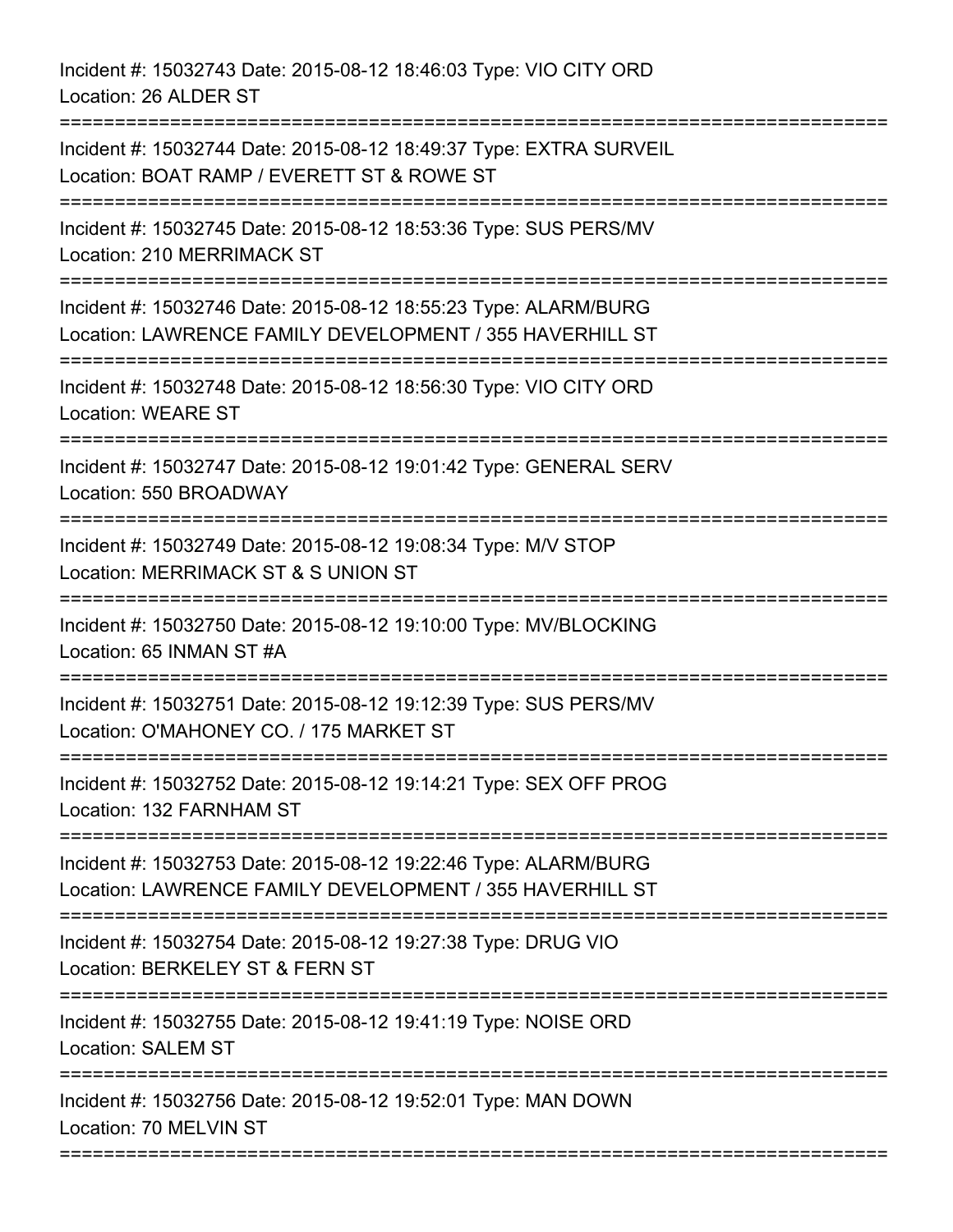Location: 166 PARK ST

| =======================<br>Incident #: 15032758 Date: 2015-08-12 20:30:07 Type: LOUD NOISE<br>Location: LORING ST & MARKET ST |
|-------------------------------------------------------------------------------------------------------------------------------|
| Incident #: 15032759 Date: 2015-08-12 20:33:04 Type: SUS PERS/MV<br>Location: 6 LEXINGTON ST                                  |
| Incident #: 15032760 Date: 2015-08-12 20:40:23 Type: ALARM/BURG<br>Location: BRUCE SCHOOL ANNEX / 483 LOWELL ST               |
| Incident #: 15032762 Date: 2015-08-12 20:48:29 Type: RECOV/STOL/MV<br>Location: 11 ALBION ST                                  |
| Incident #: 15032761 Date: 2015-08-12 20:49:32 Type: NEIGHBOR PROB<br>Location: 257 BROADWAY #9 FL 2                          |
| :======================<br>Incident #: 15032763 Date: 2015-08-12 20:57:49 Type: GENERAL SERV<br>Location: 552 ANDOVER ST      |
| Incident #: 15032764 Date: 2015-08-12 21:29:22 Type: ALARM/BURG<br>Location: DUNKIN DONUTS / 226 WINTHROP AV                  |
| Incident #: 15032765 Date: 2015-08-12 21:34:55 Type: GENERAL SERV<br>Location: 483 LOWELL ST                                  |
| Incident #: 15032766 Date: 2015-08-12 21:36:26 Type: ASSSIT OTHER PD<br>Location: 394 HOWARD ST                               |
| Incident #: 15032767 Date: 2015-08-12 21:57:32 Type: FIGHT<br>Location: 67 SPRINGFIELD ST                                     |
| Incident #: 15032768 Date: 2015-08-12 21:59:14 Type: M/V STOP<br>Location: BROADWAY & LOWELL ST                               |
| Incident #: 15032769 Date: 2015-08-12 22:24:24 Type: M/V STOP<br>Location: MERRIMACK ST & S UNION ST                          |
| Incident #: 15032770 Date: 2015-08-12 22:24:52 Type: EXTRA SURVEIL<br>Location: SOUTH LAWRENCE EAST SCHOOL / 165 CRAWFORD ST  |
|                                                                                                                               |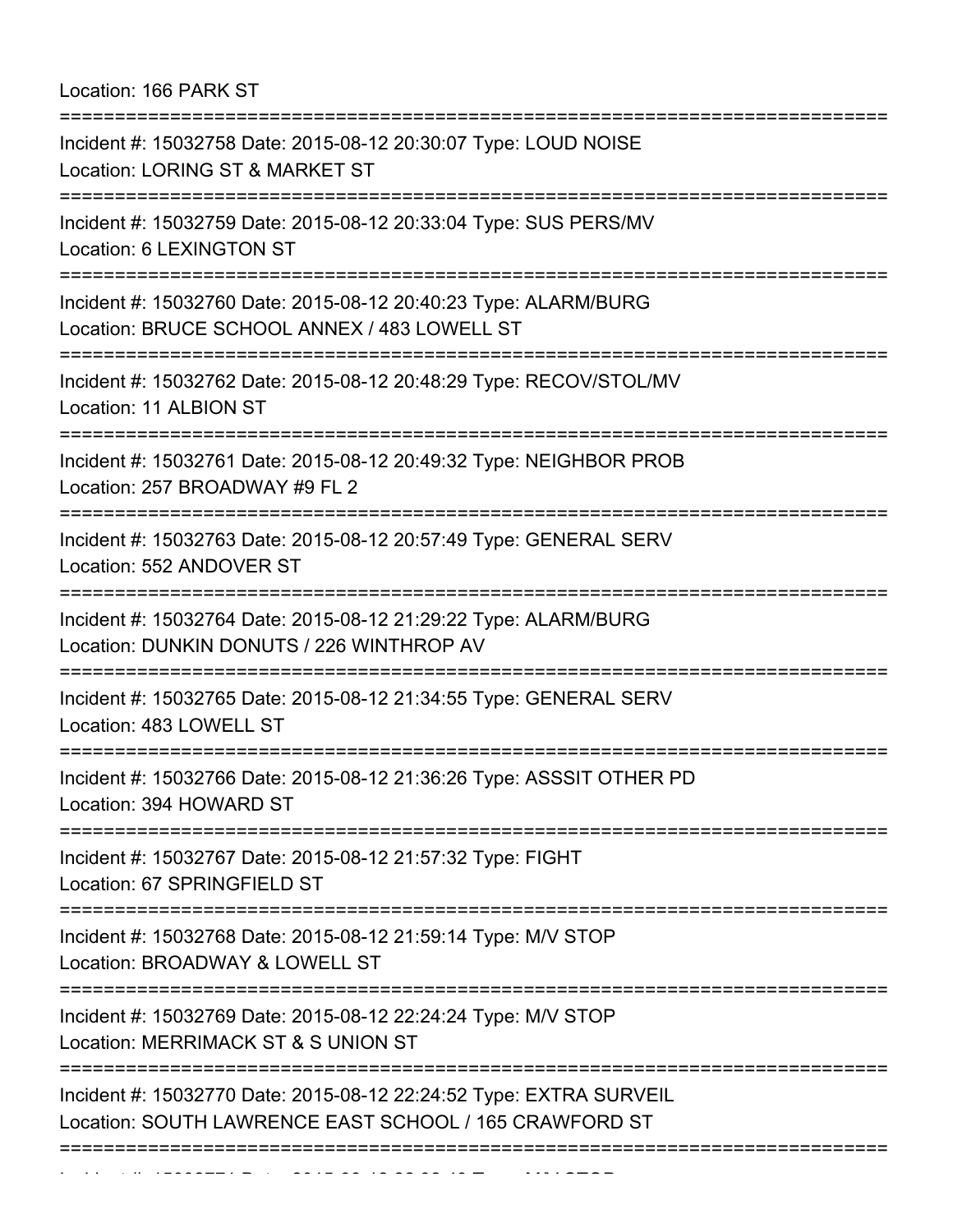## Location: 248 BROADWAY =========================================================================== Incident #: 15032772 Date: 2015-08-12 22:33:21 Type: NOISE ORD Location: 5 HAVERHILL ST =========================================================================== Incident #: 15032773 Date: 2015-08-12 22:36:23 Type: M/V STOP Location: 415 HAVERHILL ST =========================================================================== Incident #: 15032774 Date: 2015-08-12 22:37:51 Type: SUS PERS/MV Location: HAMPSHIRE ST & MYRTLE ST =========================================================================== Incident #: 15032775 Date: 2015-08-12 22:41:59 Type: THREATS Location: 44 PLEASANT ST =========================================================================== Incident #: 15032776 Date: 2015-08-12 22:53:37 Type: GUN CALL Location: DURHAM ST & NEWTON ST =========================================================================== Incident #: 15032777 Date: 2015-08-12 23:02:21 Type: 911 HANG UP Location: 215 CANAL ST =========================================================================== Incident #: 15032778 Date: 2015-08-12 23:07:31 Type: MAN DOWN Location: MEDFORD ST =========================================================================== Incident #: 15032779 Date: 2015-08-12 23:11:50 Type: FIRE Location: 257 BROADWAY #9 =========================================================================== Incident #: 15032780 Date: 2015-08-12 23:20:19 Type: SUS PERS/MV Location: 60 HILLSIDE AV =========================================================================== Incident #: 15032781 Date: 2015-08-12 23:31:21 Type: DISORDERLY Location: 425 MARKET ST =========================================================================== Incident #: 15032782 Date: 2015-08-12 23:33:27 Type: SUS PERS/MV Location: 14 LEEDS TER =========================================================================== Incident #: 15032783 Date: 2015-08-12 23:45:29 Type: SHOTS FIRED Location: 64 E HAVERHILL ST =========================================================================== Incident #: 15032784 Date: 2015-08-12 23:45:43 Type: SHOTS FIRED Location: 4 AVON ST ===========================================================================